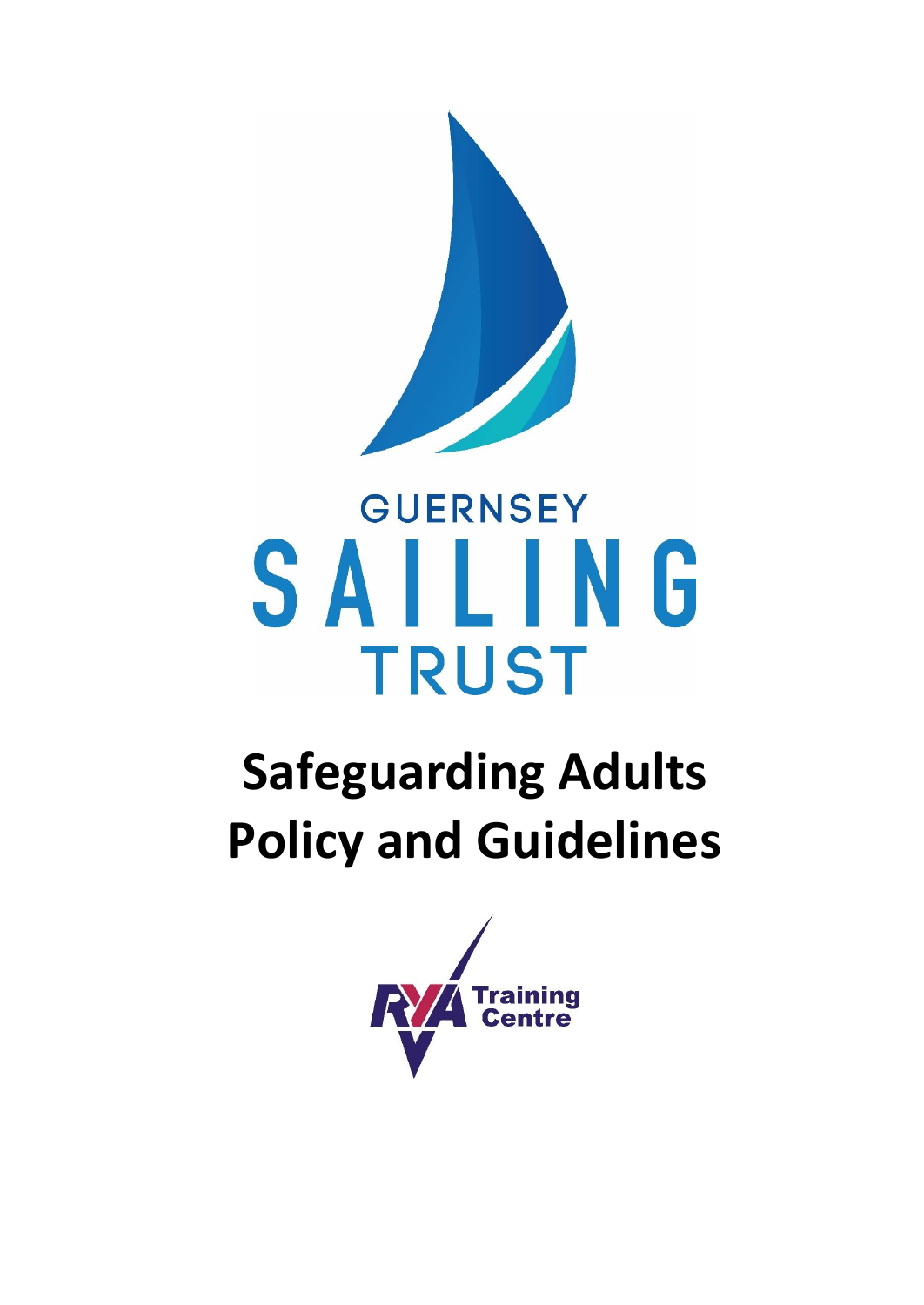# **Introduction**

## **Who could be regarded as an 'adult at risk' or 'vulnerable adult'?** Revised Jan 2019

In recent years there has been a shift away from using the term 'vulnerable', which can be perceived as a disempowering term, to describe adults who are potentially at risk of harm or abuse (for more information on types of abuse, see Appendices).

The term 'Adult at Risk' as defined by the Care Act 2014<sup>1</sup> applies to people aged 18 or over who are in need of care or support, regardless of whether they are receiving them, and because of those needs are unable to protect themselves against abuse or neglect.

There are also adults who are at risk due to a specific circumstance they may find themselves in, for example: domestic abuse, forced marriage, sexual or commercial or financial exploitation. Adults at risk may include individuals who are vulnerable as a consequence of their role as a carer.

All of us could be regarded as being at risk or vulnerable at certain times in our lives, for example when undergoing medical treatment or experiencing a period of mental ill-health. Equally, not all people with a disability would identify themselves as being vulnerable or at risk at all times.

In a sailing and boating context, clubs and centres may work with:

- people who have a physical disability, whether from birth or acquired through injury, illness or advancing age, ranging from those who can sail independently but need some assistance getting afloat, to those who depend on others for physical care and support
- people who are blind or visually impaired, who may need to be guided around the site and when getting on board, and sail with sighted crew
- people who are deaf or hearing impaired, whose needs are largely connected to communication and inclusion
- people who have learning disabilities or who for some other reason (eg. brain injury, dementia) may not have the capacity (see Mental Capacity below) to make independent decisions or to assess risk
- people who are on the autism/Asperger spectrum
- people who are experiencing mental illness.

### **Mental capacity and consent Revised April 2017 Revised April 2017**

1

Although many of the good practice guidelines and principles to be followed when safeguarding children also apply to adults, there is a key difference.

In the case of a child, there is a clear duty to act if we suspect that the child has been harmed or is at risk of harm. In the case of an adult, the starting assumption must always be that they have the capacity to make a decision and have the right to do so. If there is an allegation or concern about an adult who has capacity, **their consent must be obtained** before any referral is made, unless others are at risk of harm. No information should be given to the adult's family or carers without their consent.

<sup>1</sup> The Care Act 2014 only applies to local authorities in England. Social Care in Scotland, Wales and Northern Ireland is a devolved matter. However the principles of good practice set out in this document apply throughout the UK.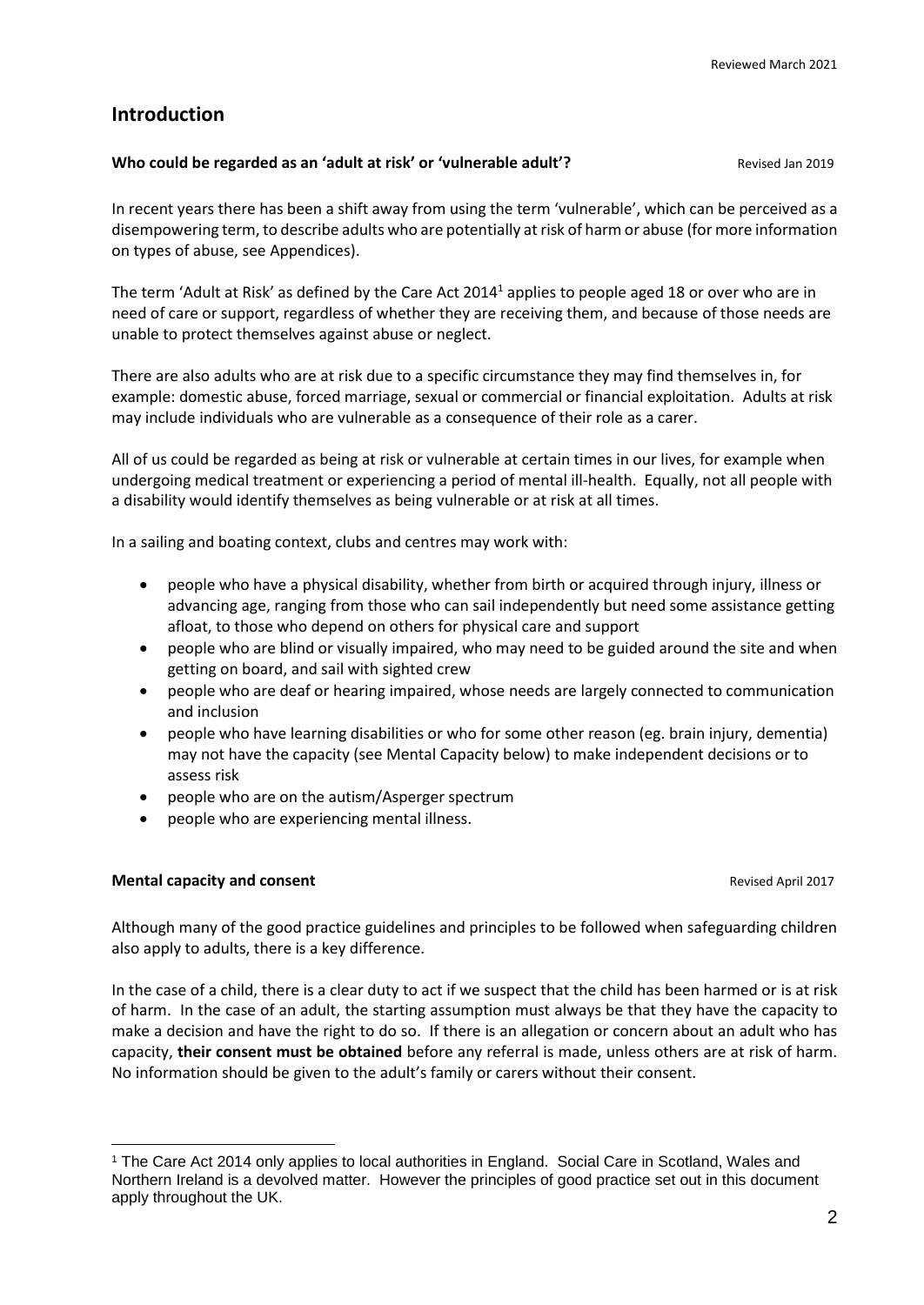If the adult does not have capacity and is unable to give consent, a referral may be made and their family or carers informed, provided that they are involved in the individual's life and are not implicated in the allegation.

Mental capacity refers to the ability to make a decision at a particular time. The term 'lacks capacity' means that a person is unable to make a particular decision or take a particular action for themselves at a particular point in time – although they may still be able to express an opinion or preference or take a less complex decision.

Under the Mental Capacity Act 2005<sup>2</sup> a person lacks capacity to make a decision if they have an 'impairment of or disturbance in the function of their mind or brain' (either temporary or permanent), and as a result they cannot do **one or more** of the following:

- Understand the information relating to this particular decision (including its benefits and risks)
- Retain the information for long enough to make this decision
- Weigh up the information involved in making this decision
- Communicate their decision in any way.

The Act also says that:

1

- A person is not to be treated as unable to make a decision unless all practical steps to help him/her to do so have been taken without success.
- A person is not to be treated as unable to make a decision merely because he/she makes an unwise decision.
- An act carried out or decision made, for or on behalf of a person who lacks capacity must be undertaken, or made, in their best interests.
- Before the act is carried out, or the decision is made, regard must be paid to whether the purpose for which it is needed can be as effectively achieved in a way that is less restrictive of the person's rights and freedom of action.

<sup>2</sup> England and Wales only. In Scotland the relevant legislation is the Adults with Incapacity (Scotland) Act 2000 and in Northern Ireland the Mental Capacity Act Northern Ireland 2016.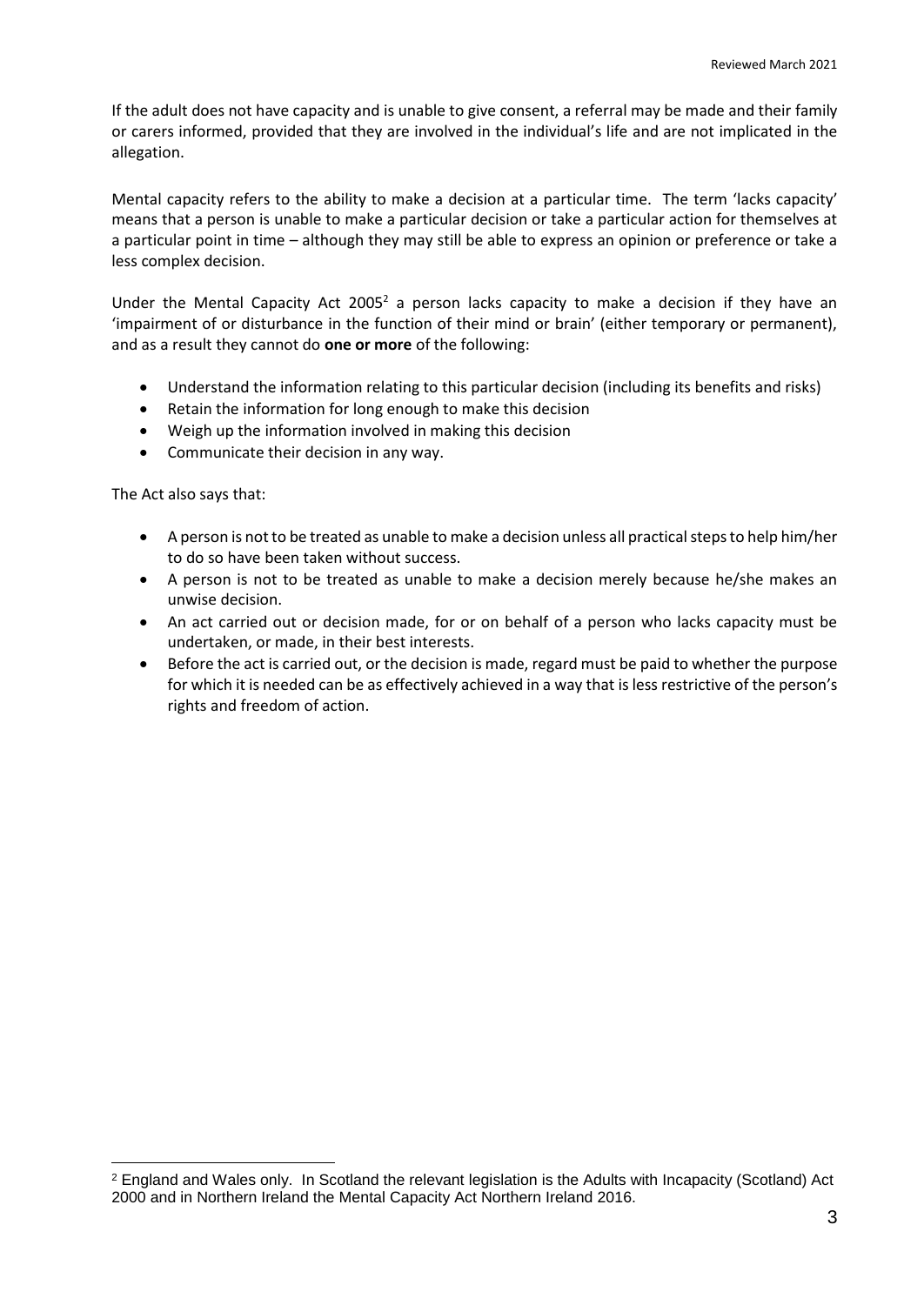# **PART 1 – POLICY STATEMENTS**

# **RYA Safeguarding Adults Policy Statement**

For the 'RYA Safeguarding Adults Policy Statement' please see the separate document entitled 'RYA Safeguarding Policy'.

# **Guernsey Sailing Trust Safeguarding Adults Policy Statement**

The Guernsey Sailing Trust is committed to safeguarding adults at risk taking part in its activities from physical, sexual, psychological, financial or discriminatory abuse or neglect. We recognise that everyone, irrespective of age, disability, gender reassignment, race, religion or belief, sex, sexual orientation, pregnancy and maternity, marriage or civil partnership or social status, has a right to protection from discrimination and abuse.

The Guernsey Sailing Trust takes all reasonable steps to ensure that, through safe recruitment, appropriate operating procedures and training, it offers a safe environment to adults at risk participating in its activities. All participants will be treated with dignity and respect.

All members and volunteers should be aware of the policy.

# **Welfare Officers**

The GST Welfare Officers are:

Clare Chapple: clare@sailingtrust.org.gg; 07911 736909 Mike Higgins: mike.higgins@cwgsy.net; 01481 235409

### **Staff and Volunteers**

All adult members of staff that take part in regulated activities with adults (in accordance with the DBS) will be required to provide an enhanced Criminal Records Disclosure, with Barred List check if appropriate and if the work undertaken meets the requirements of the DBS.

All Instructors are required to complete and pass the RYA Safe and Fun (Safeguarding) course.

Instructors not known to the Trust will also be asked to provide references.

### **Concerns**

Anyone who is concerned about the welfare of an adult, either outside the sport or within the Club, should inform the Club Welfare Officer immediately, in strict confidence. The Club Welfare Officer will follow the attached procedures *(see Flowcharts 1 and 2)*. Any member of the Club failing to comply with the Safeguarding Adults policy and any relevant Codes of Conduct may be subject to disciplinary action.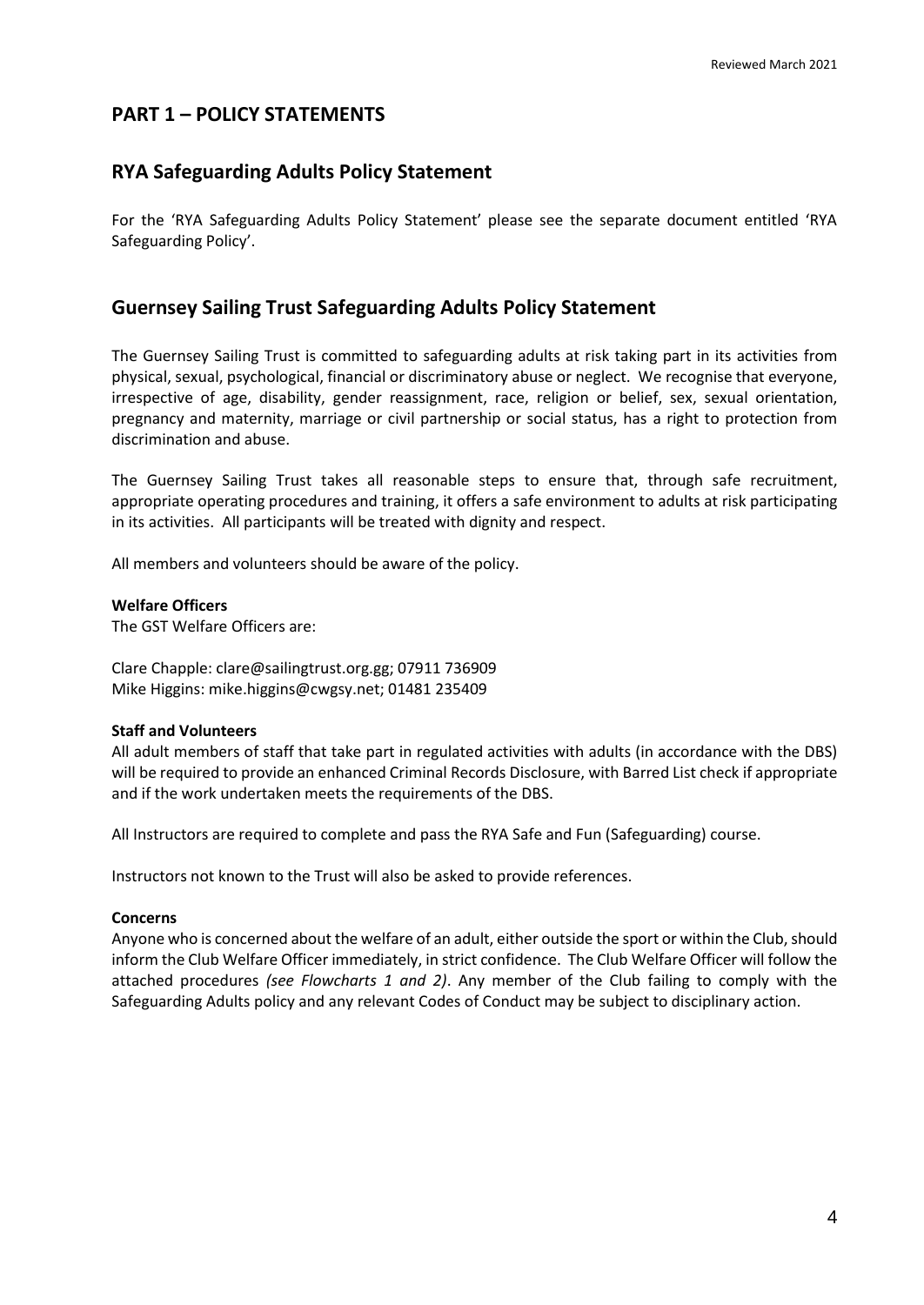# **Good Practice**

# **Culture**

It is important to develop a culture within your organisation where adults at risk, their carers and others feel able to raise concerns, knowing that they will be taken seriously, treated with an appropriate level of confidentiality and will not make the situation worse for themselves or others.

# **Minimising risk**

- Always communicate clearly, in whatever way best suits the individual, and check their understanding and expectations
- Always try to work in an open environment in view of others
- Avoid spending any significant time working with adults at risk in isolation
- Do not take an adult at risk alone in a car, however short the journey, unless you are certain that the individual has the capacity to decide to accept a lift
- Do not take an adult at risk to your home as part of your organisation's activity
- Where any of these is unavoidable, ensure that it only occurs with the full knowledge and consent of someone in charge of the organisation or the person's carers
- Design activities and training programmes that are within the ability of the individual
- If you need to help someone with a wetsuit or buoyancy aid or provide physical assistance or support, make sure you are in full view of others
- Take great care with communications via mobile phone, e-mail or social media that might be misunderstood or shared inappropriately. In general, only send group communications about organisational matters using these methods. If it's essential to send an individual message to a person who has a learning disability or other impairment that might affect their understanding, copy it to their carer.

You should never:

- engage in rough, physical or sexually provocative games or activities
- allow or engage in inappropriate touching of any form
- use inappropriate language
- make sexually suggestive comments, even in fun
- fail to respond to an allegation made by an adult at risk; always act
- do things of a personal nature that the person can do for themselves.

It may sometimes be necessary to do things of a personal nature to help someone with a physical or learning disability. These tasks should only be carried out with the full understanding and consent of both the individual (where possible) and their carers. In an emergency situation which requires this type of help, if the individual lacks the capacity to give consent, carers should be fully informed as soon as possible. In such situations it is important to ensure that anyone present is sensitive to the individual and undertakes personal care tasks with the utmost discretion.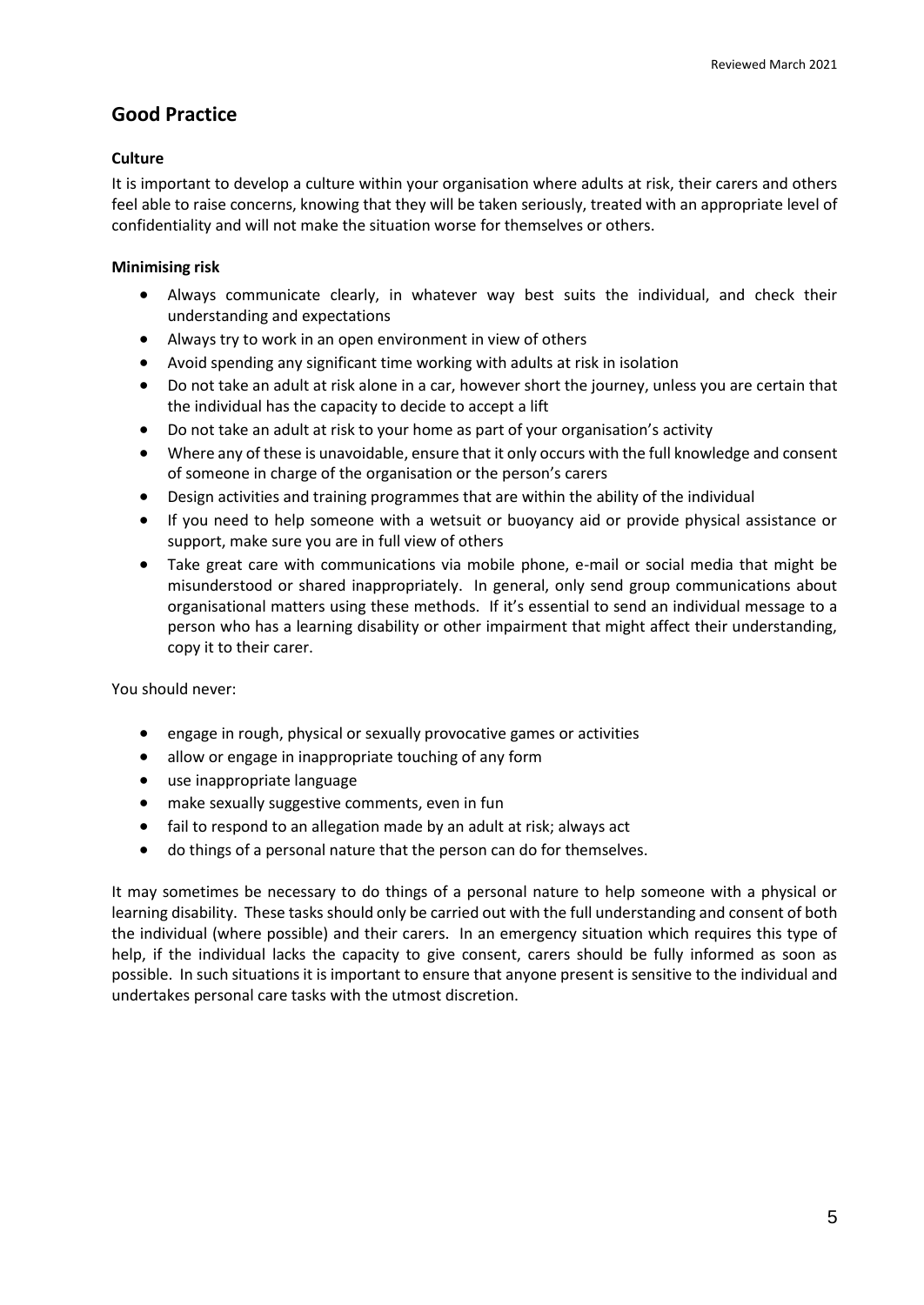### Reviewed March 2021

### **Changing rooms and showers Changing rooms and showers Revised April 2018**

If it is essential, in an emergency situation, for a male to enter a female changing area or vice versa, it is advised that they are accompanied by another adult of the opposite sex.

### **First aid and medical treatment Revised April 2017**

First aid, provided by an appropriately trained and qualified person, is part of an organisation's normal duty of care. If the individual lacks the capacity to give consent, and medication or medical treatment may be required in the absence of their carer, obtain prior consent from the carer.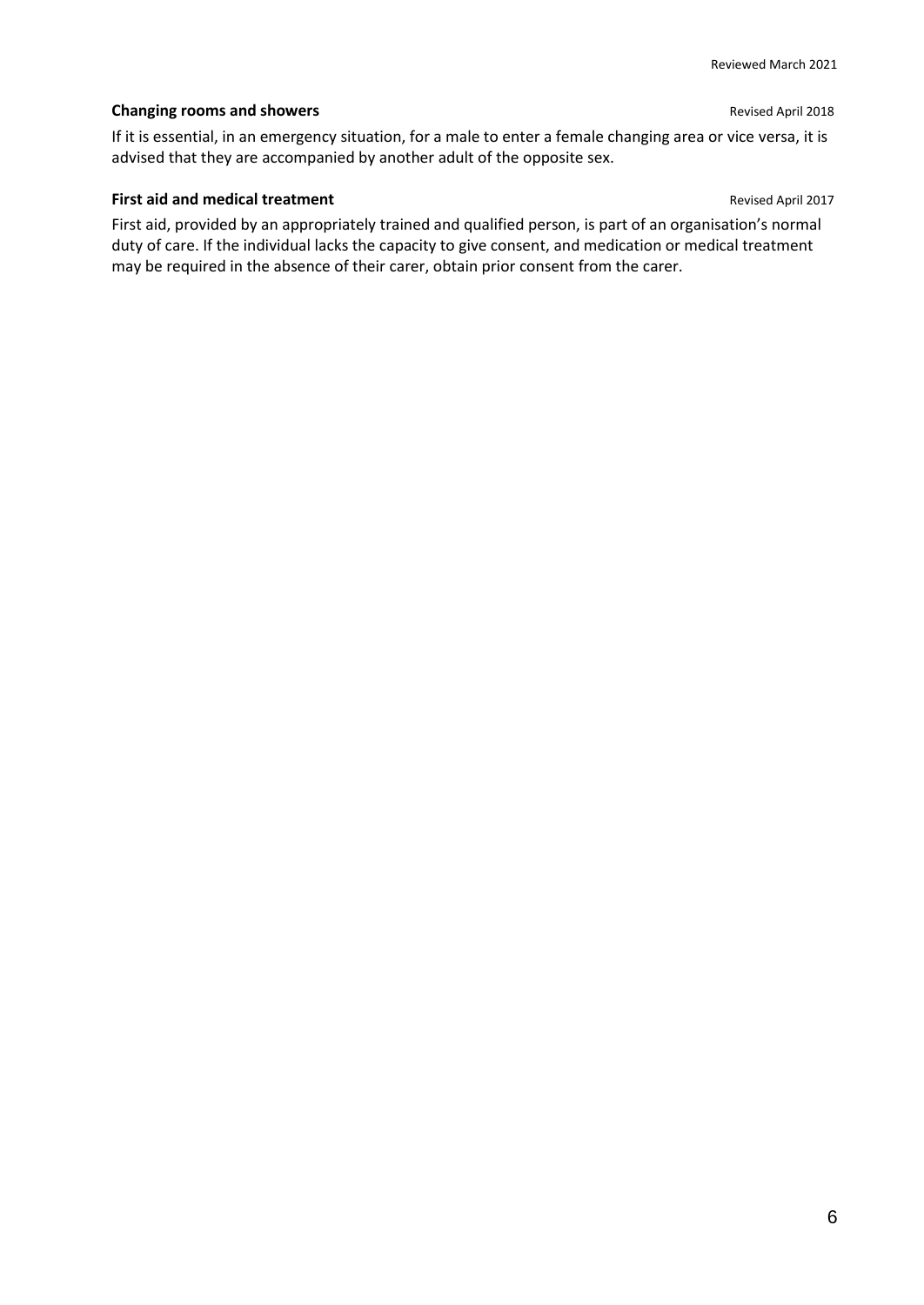# **PART TWO – PROCEDURES**

# **Designated Person**

All concerns should be passed over to one of the GST Welfare Officers.

The GST Welfare Officers are responsible for:

- Maintaining up-to-date policy and procedures, compatible with the RYA's.
- Ensuring that relevant staff and/or volunteers are aware of and follow the procedures, including implementing safe recruitment procedures.
- Advising the management committee on safeguarding and protection issues.

If there is a concern, the Welfare Officers would:

- Be the first point of contact for any concerns or allegations, from children or adults, ensuring that confidentiality is maintained in all cases.
- Decide on the appropriate action to be taken, in line with the organisation's procedures and in conjunction with the person in charge (Commodore, Principal etc.).
- Keep the RYA informed as necessary (see Flowcharts 1 and 2*)*.
- Record the appropriate information in the referral form (see form 1)

# **RYA designated person**

The RYA's Safeguarding and Equality Manager can be contacted on 023 8060 4104, or E-mail safeguarding@rya.org.uk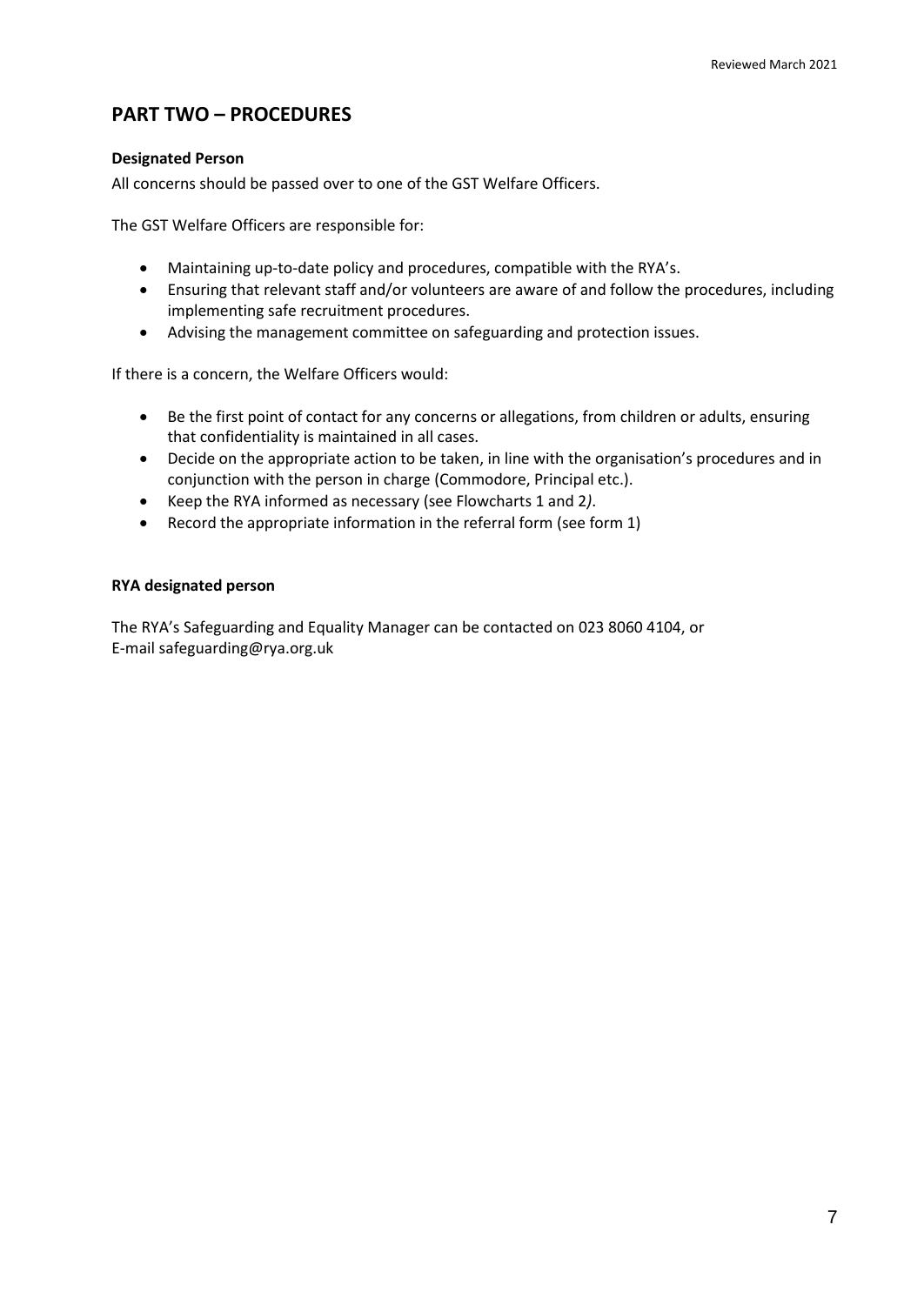# **Useful Contacts**

# **Royal Yachting Association**

Safeguarding and Equality Manager RYA House, Ensign Way Hamble Southampton SO31 4YA Tel: 023 8060 4104 E-mail: [safeguarding@rya.org.uk](mailto:safeguarding@rya.org.uk) Website[: www.rya.org.uk/go/safeguarding](http://www.rya.org.uk/go/childprotection)

### **Guernsey**

Guernsey Police: Multi-Agency Support Hub (MASH): 01481 723182 Health and Social Services Guernsey: 01481 725241

# **Out of hours emergency duty social worker:**

Joint Emergency Services Control Centre Tel: 01481 725111

# **Guernsey MIND – mental health charity**

Tel: 01481 722959 Website: www.guernseymind.org.gg

# **SportsCoach UK**

Provide training on coaching people with disabilities Website[: www.sportscoachuk.org/workshops/workshop-search](http://www.sportscoachuk.org/workshops/workshop-search)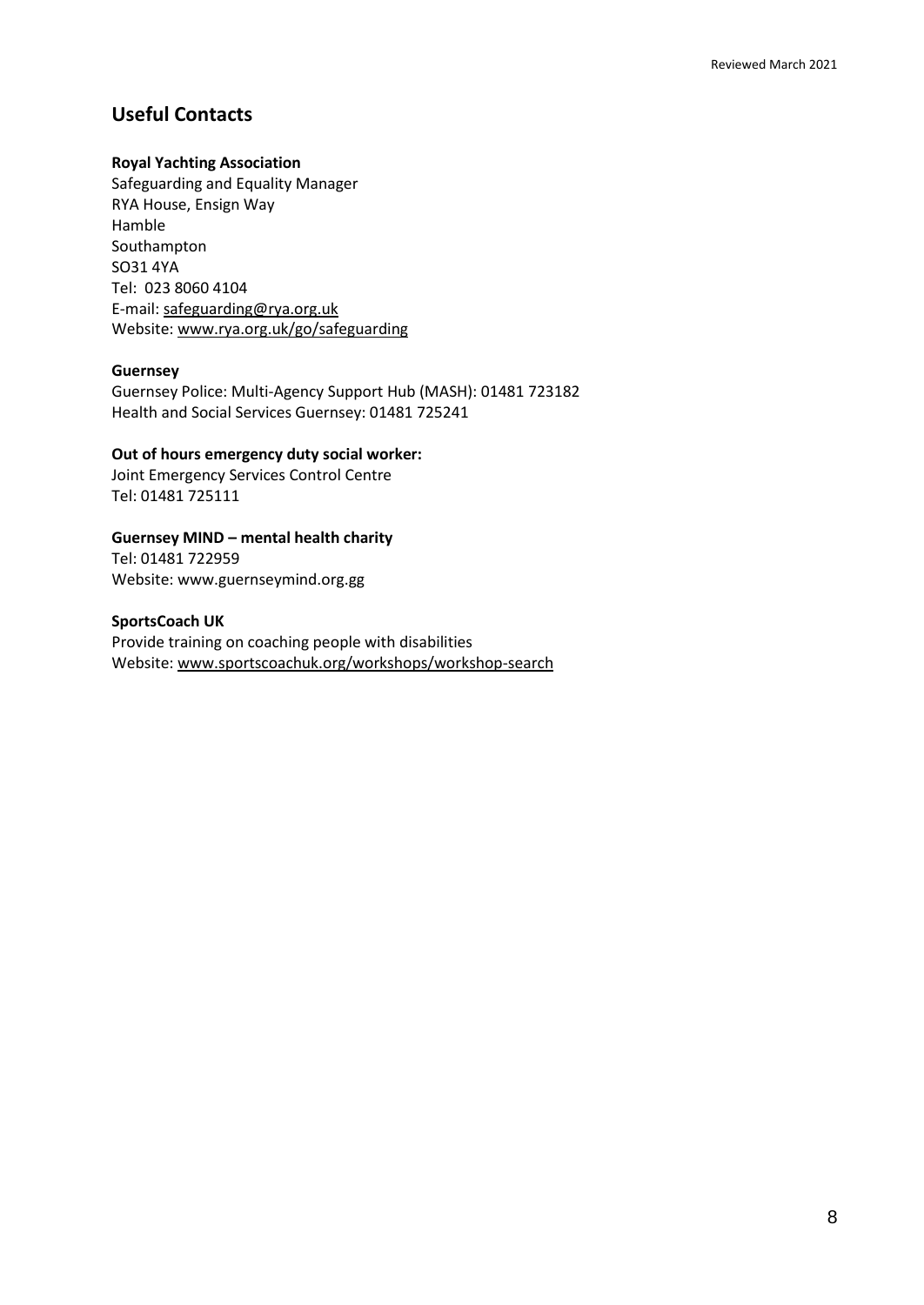# **Recruitment and training**<br> **Recruitment and training**

All applications, whether for paid or voluntary work, will be subject to an appropriate level of scrutiny. The level of checking carried out will be proportionate to the role and the level of risk involved and in line with relevant statutory requirements. The risk is higher if the person will be in regular contact the same adult at risk, in sole charge with no carers or other adults present, and/or in a role involving authority and trust, such as an instructor or coach.

The Guernsey Sailing Trust will follow the following procedure:

- **who to check** 
	- new paid staff and/or volunteers (if they have the same level of responsibility and contact, they should be treated in the same way whether they are paid or not)
	- existing volunteers/staff as they become adults or their roles change may be subject to further checks
	- those with specific responsibilities (eg. instructor, centre principal, child protection/welfare officer, coach, head of cadet section) or anyone who regularly helps with junior/youth activity
- the **level of check** to be conducted for each category
	- references
	- self-declaration see Sample Document 3 (please note that this does not ask about criminal record; if you are entitled to ask an applicant about their spent criminal record it is recommended that you request a Criminal Records Disclosure)
	- Enhanced Criminal Records Disclosure (and Barred List check if appropriate) or membership of the Protection of Vulnerable Groups Scheme (Scotland only), if the role is eligible.

# **It is a criminal offence under the Safeguarding Vulnerable Groups Act 2006**

- for a Barred individual to work in Regulated Activity/Regulated Work
- for an organisation to knowingly allow someone who has been Barred to work in Regulated Activity/Regulated Work, and
- for an organisation to fail to make a referral to the Disclosure and Barring Service/Disclosure Scotland if they have dismissed someone from Regulated Activity/Regulated Work for harming a child or vulnerable adult or placing them at risk of harm, or would have dismissed them if they had not resigned.

# **Safeguarding Training Safeguarding Training and Safeguarding Training and Safeguarding Training and Safeguarding Safeguarding Safeguarding Safeguarding Safeguarding Safeguarding Safeguarding Safeguarding Safeguarding Sa**

All staff or volunteers working with children will have undertaken training appropriate to their role. This may be through formal training, an online course, induction and mentoring and/or continuing professional development.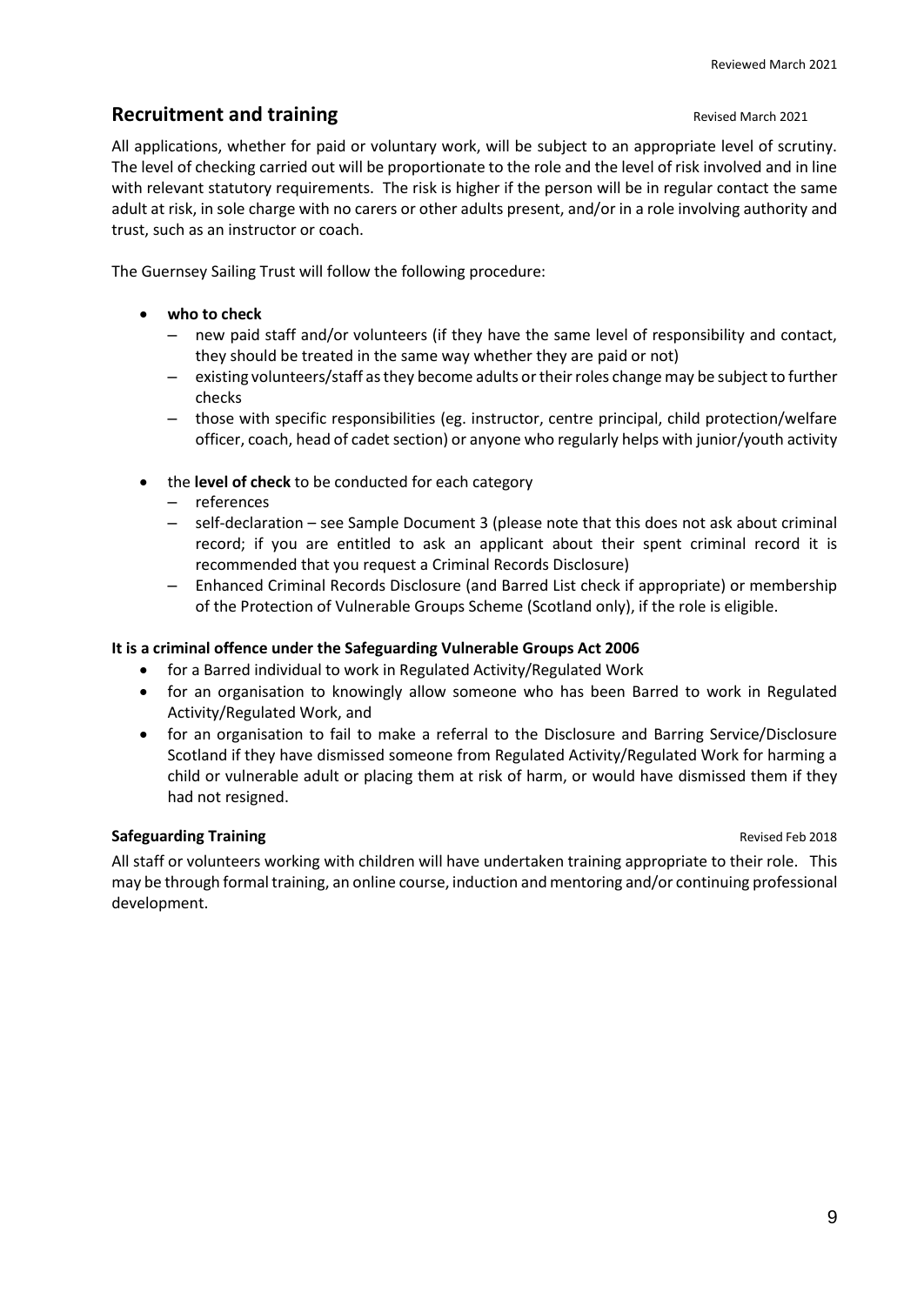10

# **Handling concerns, reports or allegations**

A complaint, concern or allegation may come from a number of sources: the adult at risk, their carers, someone else within your organisation. It may involve the behaviour of one of your volunteers or employees, or something that has happened to the person outside the sport. Vulnerable people may confide in someone they trust, in a place where they feel at ease.

An allegation may range from mild verbal bullying to physical or sexual abuse. It can be difficult to distinguish poor practice, whether intentional or accidental, from abuse. If you are concerned that an adult at risk may be being abused, it is NOT your responsibility to decide whether it is poor practice or abuse, or to investigate further, BUT it is your responsibility to act on your concerns. For guidance on recognising abuse, see Appendices.

If there is an allegation or concern about an adult at risk who has capacity (see Introduction), **their consent must be obtained** before any referral is made, unless others are also at risk of harm. No information should be given to the adult's family or carers without their consent.

If the adult does not have capacity and is unable to give consent, a referral may be made and their family or carers informed, provided that they are involved in the individual's life and are not implicated in the allegation.

# **Handling an allegation from an adult at risk** Revised April 2017

Always:

- $\bullet$  stay calm ensure that the person is safe and feels safe
- show and tell the person that you are taking what he/she says seriously
- reassure the person and stress that he/she is not to blame
- be careful about physical contact, it may not be what the person wants
- be honest, explain that you will have to tell someone else to help stop the alleged abuse
- make a record of what the person has said as soon as possible after the event, using their own words
- follow your organisation's safeguarding procedures.

Never:

- rush into actions that may be inappropriate
- make promises you cannot keep (eg. you won't tell anyone)
- ask leading questions (see 'Recording and handling information' below)
- take sole responsibility consult someone else (ideally the designated Welfare Officer or the person in charge or someone you can trust) so that you can begin to protect the adult at risk and gain support for yourself.

You may be upset about what the person has said or you may worry about the consequences of your actions. However, one thing is certain – you cannot ignore it. Professionals involved in taking decisions about adults at risk must take all of the circumstances into account and act in the individual's best interests. You are not expected to be able to take such decisions.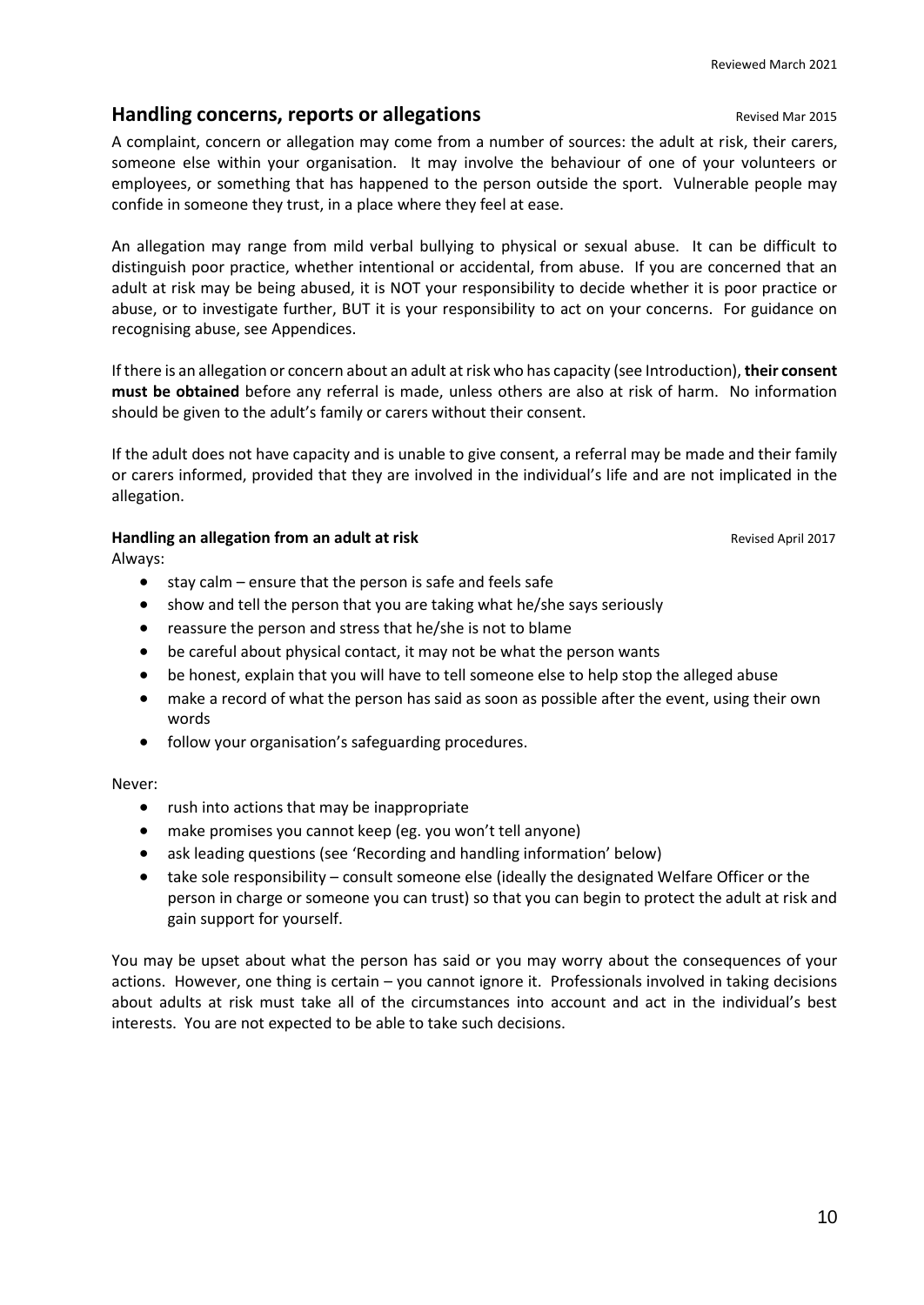### **Recording and handling information Revised April 2018 Revised April 2018**

If you suspect that an adult at risk may have been the subject of any form of physical, emotional or sexual abuse or neglect, the allegation must be referred as soon as possible the GST Welfare Officer, who will speak to Adult Social Care who have trained experts to handle such cases. Do not start asking leading questions which may jeopardise any formal investigation.

A leading question is where you suggest an answer or provide options that only need a 'yes' or 'no' answer, instead of allowing the person to explain things in their own words. An example would be asking 'did X hit you?' instead of 'how did you get that bruise?'. Use open questions such as 'what happened next?'. Only ask questions to confirm that you need to refer the matter to someone else. If the person has difficulty communicating, ask them if they would like someone there to assist or interpret, but do not assume that they want their regular carer present.

Listen to and keep a record of anything the person tells you or that you have observed and, with their consent where possible, pass the information on to the statutory authorities (see Appendices for Sample Referral Form). Take care to distinguish between fact, observation, allegation and opinion. It is important that the information is accurate.

**All information must be treated as confidential and only shared with those who need to know**. If the allegation or suspicion concerns someone within your club or centre, only the person's carers, the organisation's Welfare/Safeguarding Officer, the person in charge of the organisation (unless any of them are the subject of the allegation), the relevant authorities and the RYA Safeguarding Manager should be informed. If the alleged abuse took place outside the sport, Adult Social Care will decide who else needs to be informed. It should not be discussed by anyone within the organisation other than those who received or initiated the allegation and, if different, the person in charge.

### **Handling the media**

If there is an incident at your premises which attracts media interest, or if you are contacted by the media with an allegation concerning one of your members or employees, do not give any response. All media enquiries should be passed onto one of the Welfare Officers.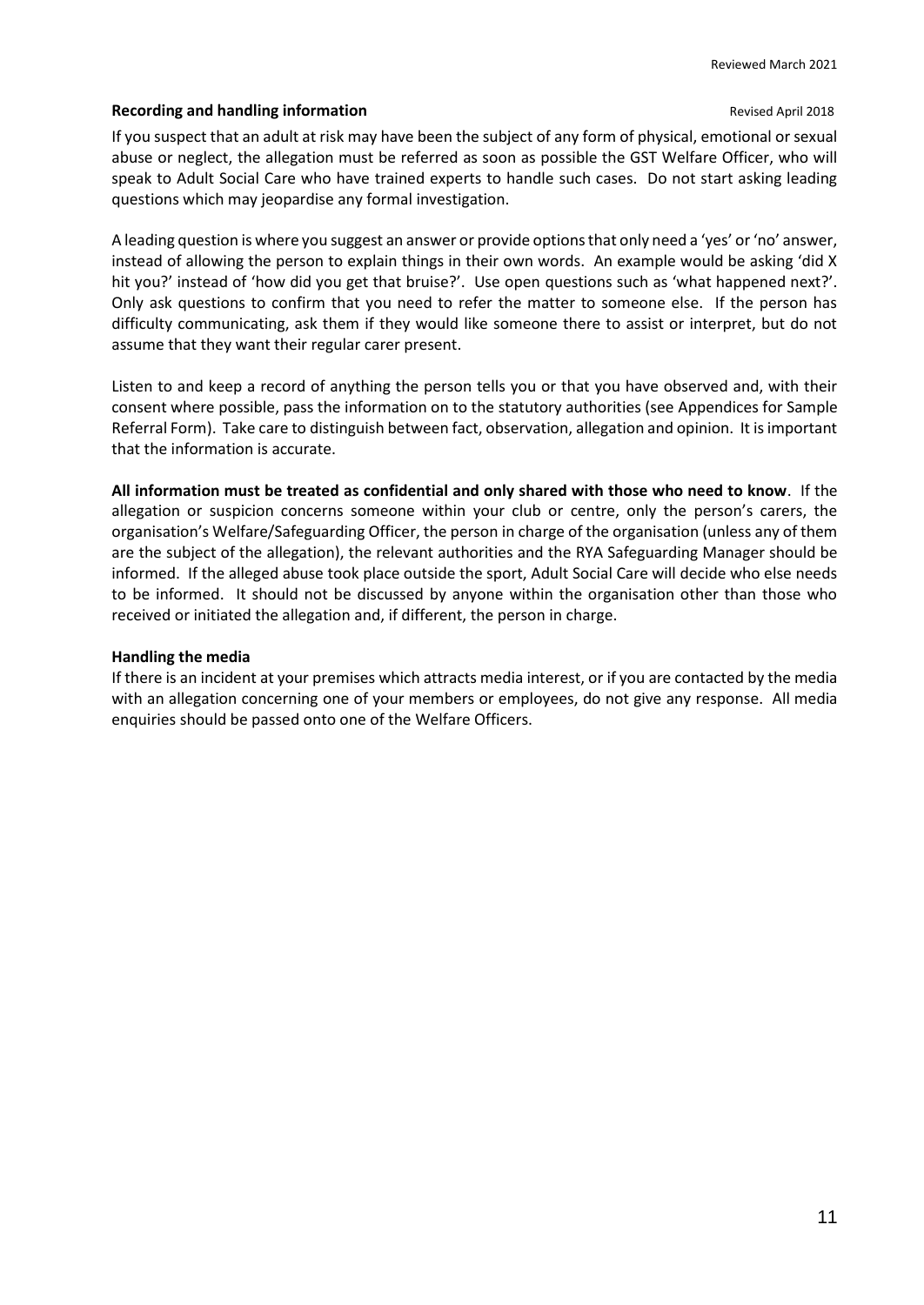### **Flowchart 1**

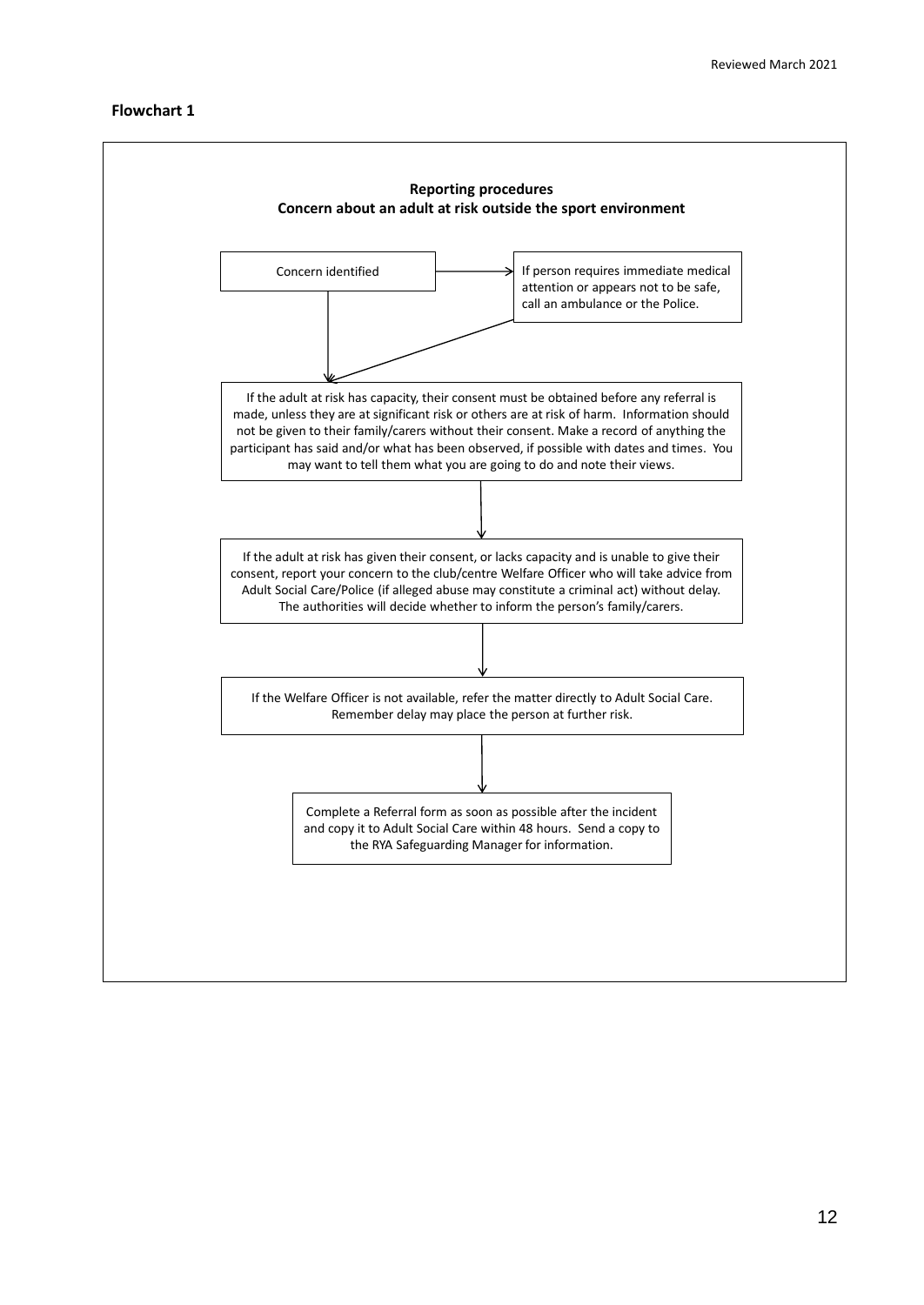### **Flowchart 2**

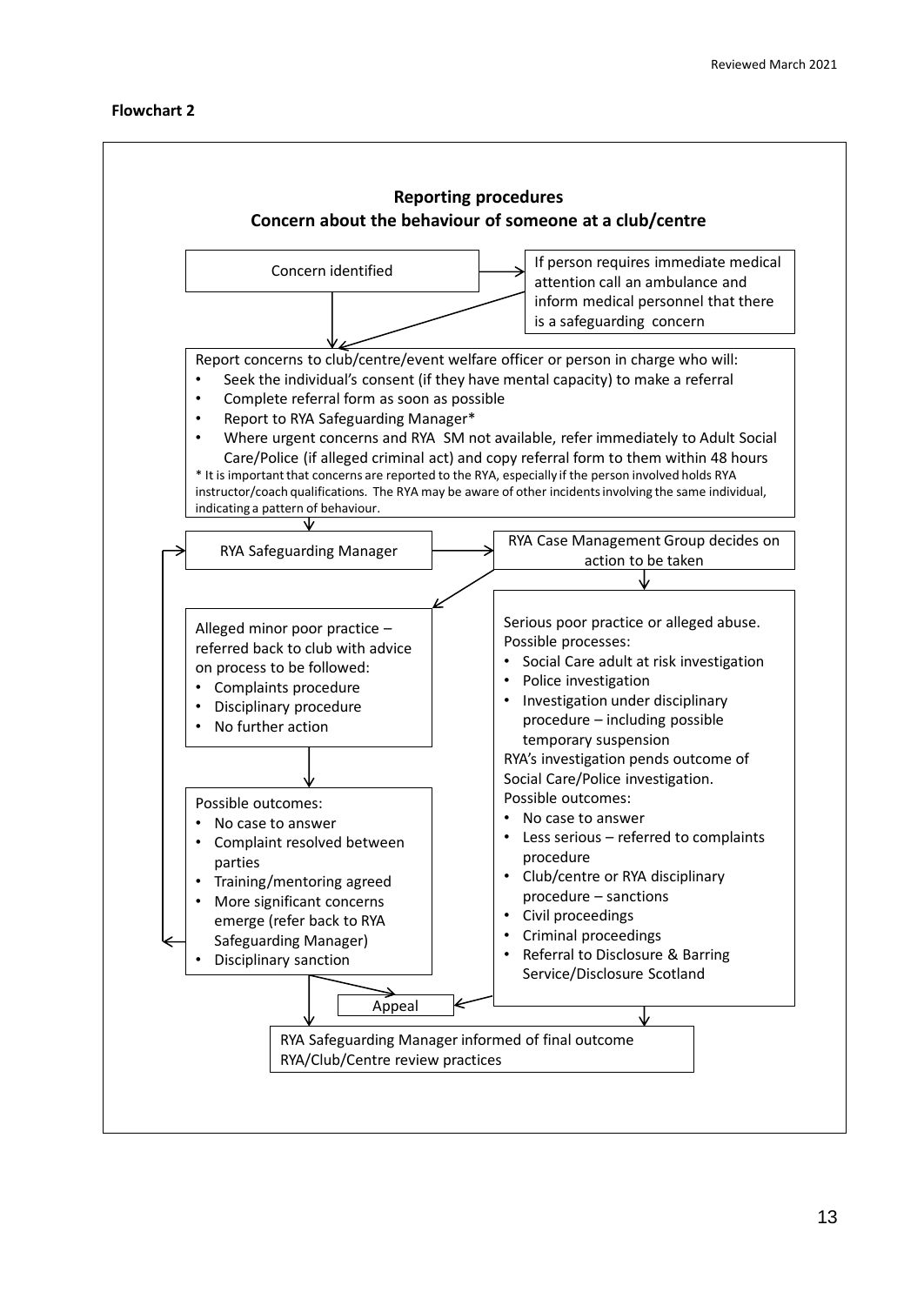# **Safeguarding referral form Safeguarding referral form Revised April 2018**

| Date and time of incident                                                |  |
|--------------------------------------------------------------------------|--|
| Name and position of person about                                        |  |
| whom report, complaint or allegation is                                  |  |
| made                                                                     |  |
| Name and age (if known) of adult at risk                                 |  |
| involved                                                                 |  |
|                                                                          |  |
| Name of club or organisation                                             |  |
| Nature of incident, complaint or                                         |  |
| allegation                                                               |  |
| (continue on separate page if necessary)                                 |  |
|                                                                          |  |
|                                                                          |  |
|                                                                          |  |
|                                                                          |  |
|                                                                          |  |
|                                                                          |  |
| Action taken by organisation<br>(continue on separate page if necessary) |  |
|                                                                          |  |
|                                                                          |  |
|                                                                          |  |
|                                                                          |  |
|                                                                          |  |
|                                                                          |  |
|                                                                          |  |
| If Adult Social Care or Police contacted,                                |  |
| name, position and telephone number                                      |  |
| of person handling case                                                  |  |
| Name, organisation and position of                                       |  |
| person completing form                                                   |  |
|                                                                          |  |
| Contact telephone number and e-mail                                      |  |
| address                                                                  |  |
| Signature of person completing form                                      |  |
|                                                                          |  |
|                                                                          |  |
| Date and time form completed                                             |  |
| Name and position of organisation's                                      |  |
| welfare officer or person in charge (if                                  |  |
| different from above)                                                    |  |
| Contact telephone number and e-mail                                      |  |
| address                                                                  |  |

This form should be copied, marked 'Private and Confidential', to the RYA Safeguarding and Equality Manager, Jackie Reid, RYA House, Ensign Way, Hamble, Southampton, SO31 4YA, e-mail [safeguarding@rya.org.uk](mailto:safeguarding@rya.org.uk) and to the statutory authorities (if they have been informed of the incident) within 48 hours of the incident.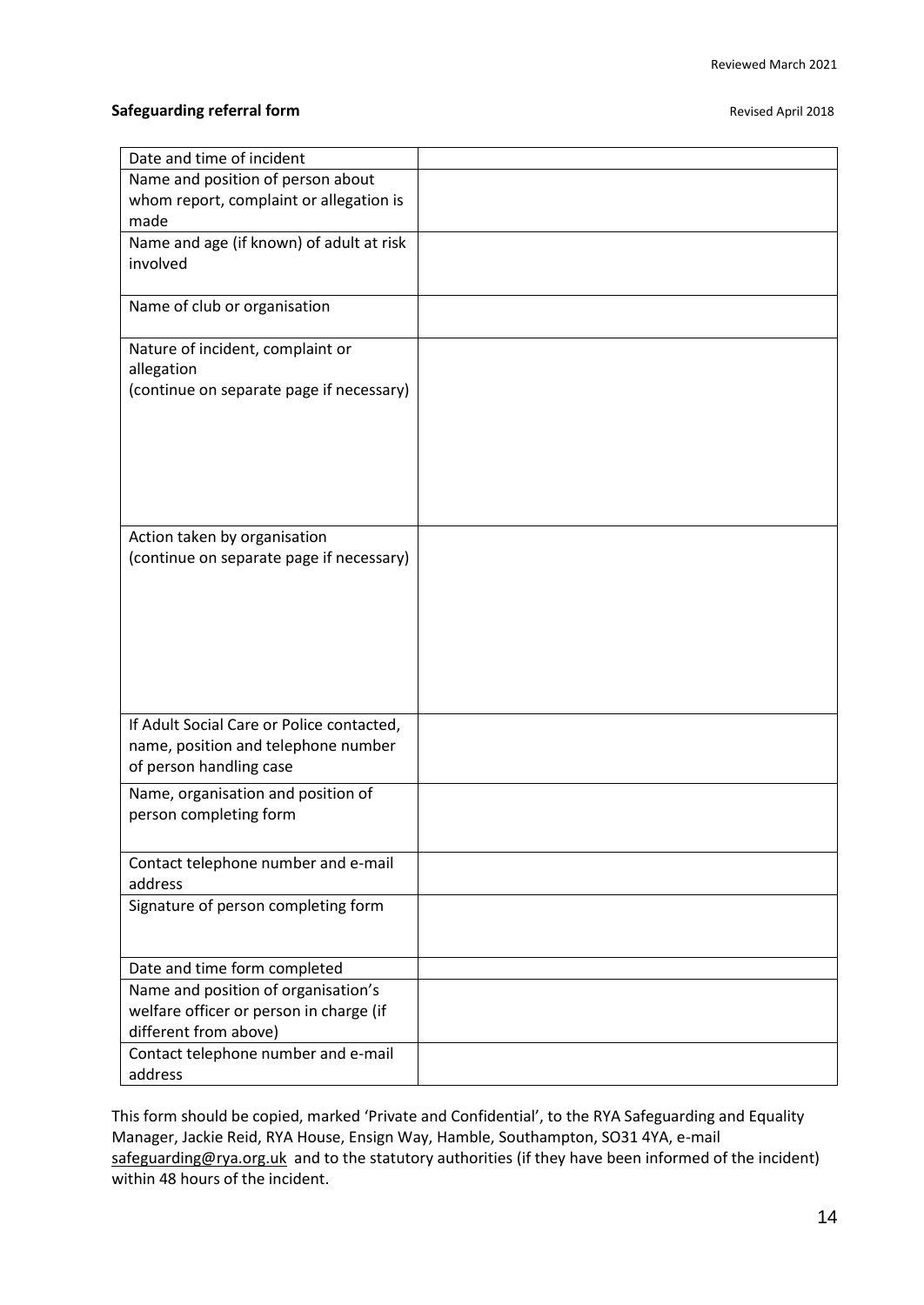Reviewed March 2021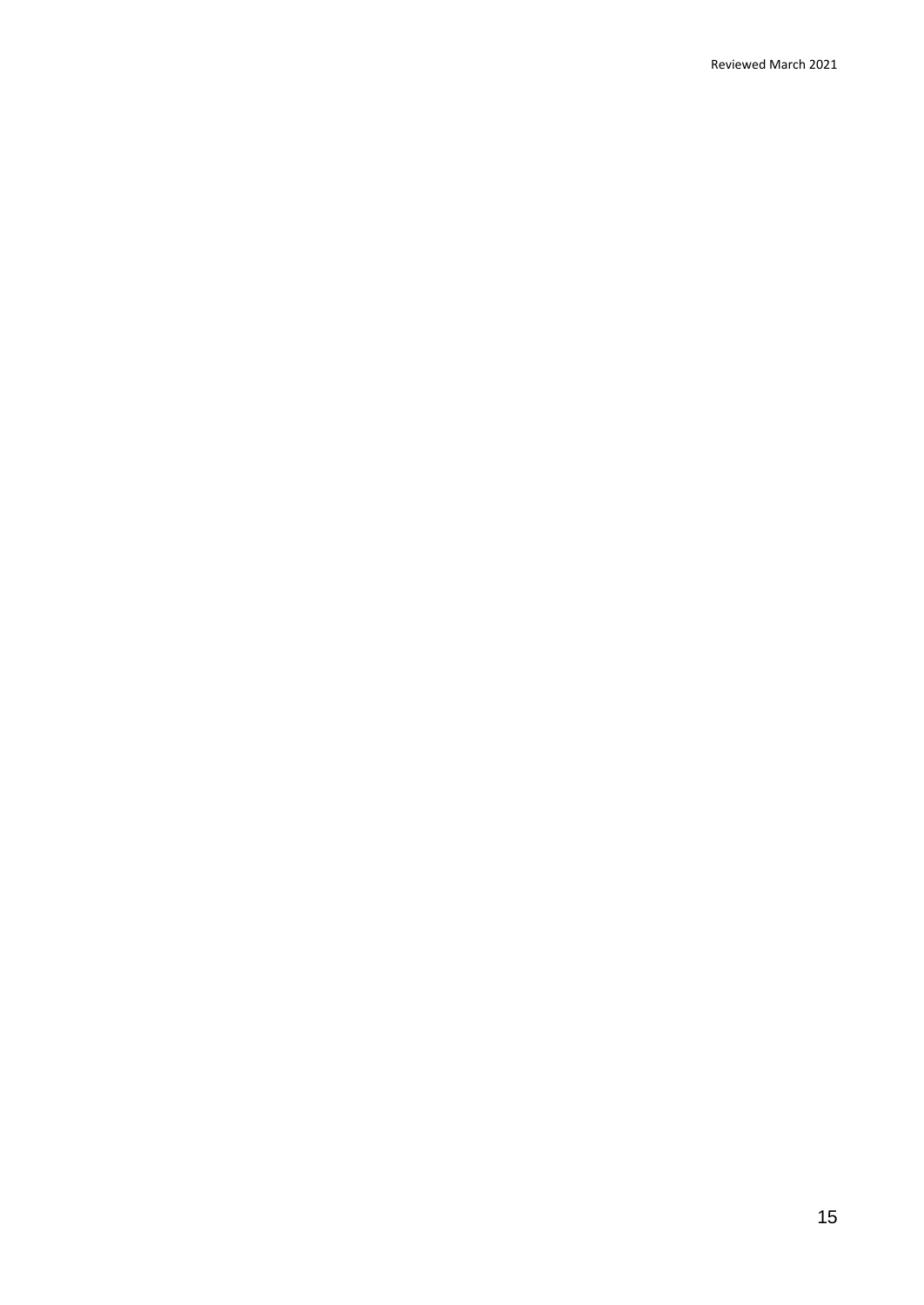# **PART THREE – APPENDICES**

# **What is abuse? Revised April 2018**

(Based on the statutory guidance supporting the implementation of the Care Act 2014)

Abuse is a violation of an individual's human and civil rights by another person or persons.

Adults at risk may be abused by a wide range of people including family members, professional staff, care workers, volunteers, other service users, neighbours, friends, and individuals who deliberately exploit vulnerable people. Abuse may occur when an adult at risk lives alone or with a relative, within nursing, residential or day care settings, hospitals and other places assumed to be safe, or in public places.

The following is not intended to be an exhaustive list of types of abuse or exploitation but an illustrative guide as to the sort of behaviour which could give rise to a safeguarding concern:

**Physical abuse** - including assault, hitting, slapping, pushing, misuse of medication, restraint, or inappropriate physical sanctions.

**Domestic violence** – including psychological, physical, sexual, financial, emotional abuse; so called 'honour' based violence. This won't happen at a club/centre, but there could be concerns about a participant's home situation.

**Sexual abuse** - including rape, indecent exposure, sexual harassment, inappropriate looking or touching, sexual teasing or innuendo, sexual photography, subjections to pornography or witnessing sexual acts, indecent exposure and sexual assault or sexual acts to which the adult has not consented or was pressured into consenting.

**Psychological abuse** - including emotional abuse, threats of harm or abandonment, deprivation of contact, humiliation, blaming, controlling, intimidation, coercion, harassment, verbal abuse, isolation or unreasonable and unjustified withdrawal from services or supportive networks. In a club context this might include excluding a member from social activities.

**Financial or material abuse** - including theft, fraud, internet scamming, coercion in relation to an adult's financial affairs or arrangements, including in connection with wills, property, inheritance or financial transactions, or the misuse or misappropriation of property, possessions or benefits. People with learning disabilities or dementia are particularly vulnerable to this type of abuse. An example might be encouraging someone to book and pay for training courses that are inappropriate for their level of ability, or to purchase sailing clothing or equipment they don't need.

**Discriminatory abuse** - including forms of harassment, slurs or similar treatment; because of race, gender and gender identity, age, disability, sexual orientation or religion.

**Neglect and acts of omission** - including ignoring medical, emotional or physical care needs, failure to provide access to appropriate health, care and support or educational services, the withholding of the necessities of life, such as medication, adequate nutrition and heating; or in a watersports context, failing to ensure that the person is adequately protected from the cold or sun or properly hydrated while on the water.

**Self-neglect** – this covers a wide range of behaviour neglecting to care for one's personal hygiene, health or surroundings and includes behaviour such as hoarding. Self-neglect might indicate that the person is not receiving adequate support or care, or could be an indication of a mental health issue such as depression.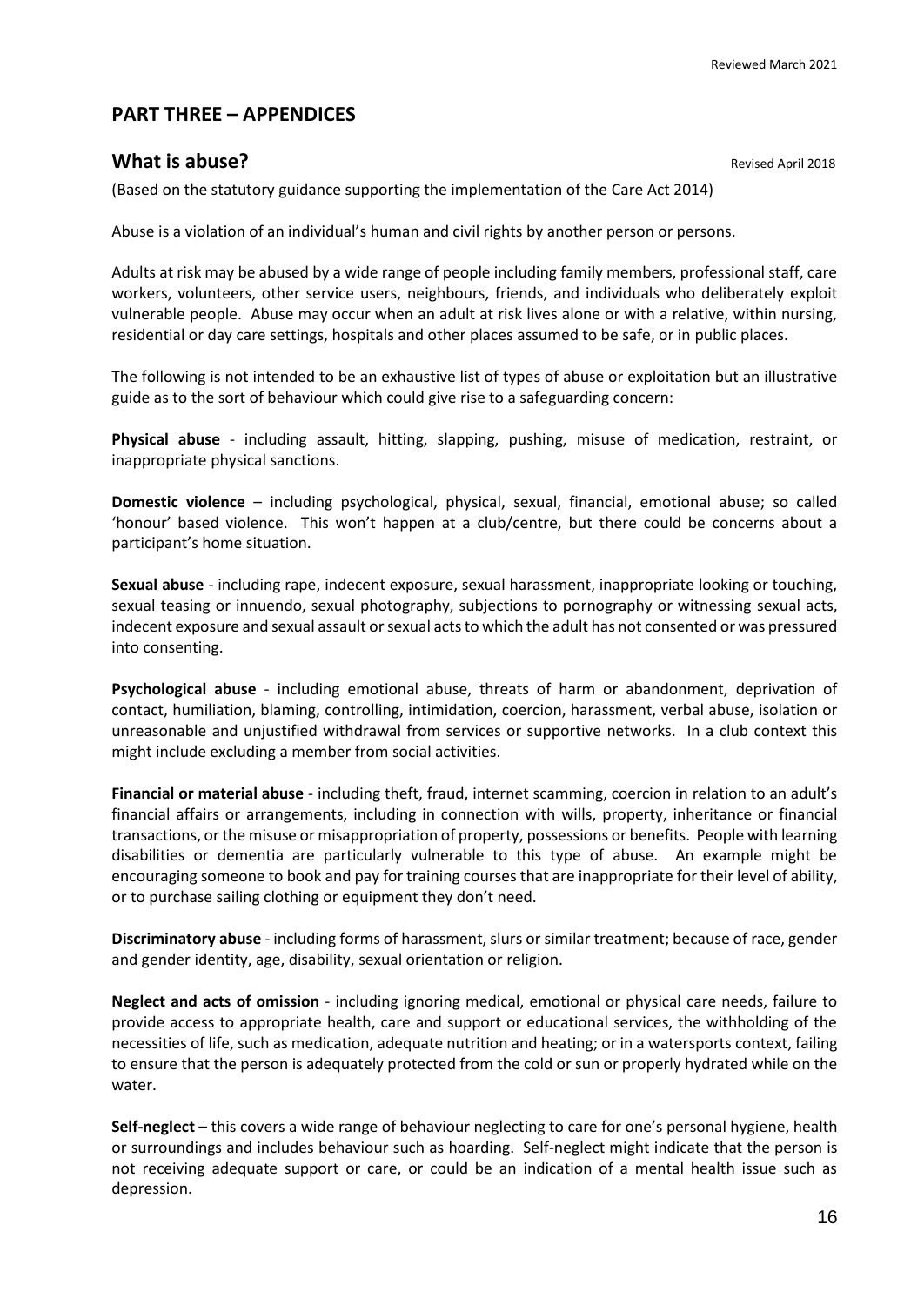**Organisational abuse** – including neglect and poor care practice within an institution or specific care setting such as a hospital or care home, for example, or in relation to care provided in one's own home. This may range from one-off incidents to on-going ill-treatment. It can be through neglect or poor professional practice as a result of the structure, policies, processes and practices within an organisation.

**Modern slavery** – encompasses slavery, human trafficking, forced labour and domestic servitude. Traffickers and slave masters use whatever means they have at their disposal to coerce, deceive and force individuals into a life of abuse, servitude and inhumane treatment.

Not included in the Care Act 2014 but also relevant:

**Bullying** (including 'cyber bullying' by text, e-mail, social media etc) - may be seen as deliberately hurtful behaviour, usually repeated or sustained over a period of time, where it is difficult for those being bullied to defend themselves. The bully may be another vulnerable person. Although anyone can be the target of bullying, victims are typically shy, sensitive and perhaps anxious or insecure. Sometimes they are singled out for physical reasons – being overweight, physically small, having a disability - or for belonging to a different race, faith or culture.

**Mate Crime** – a 'mate crime' as defined by the Safety Net Project is 'when vulnerable people are befriended by members of the community who go on to exploit and take advantage of them. It may not be an illegal act but still has a negative effect on the individual'. Mate Crime is carried out by someone the adult knows. There have been a number of serious cases relating to people with a learning disability who were seriously harmed by people who purported to be their friends.

**Radicalisation** - the aim of radicalisation is to inspire new recruits, embed extreme views and persuade vulnerable individuals to the legitimacy of a cause. This may be direct through a relationship, or through social media.

### **Recognising abuse**

Revised April 2017

Patterns of abuse vary and include:

- Serial abusing in which the perpetrator seeks out and 'grooms' individuals. Sexual abuse sometimes falls into this pattern as do some forms of financial abuse
- Long-term abuse in the context of an ongoing family relationship such as domestic violence between spouses or generations or persistent psychological abuse; or
- Opportunistic abuse such as theft occurring because money or valuable items have been left lying around.

Signs and indicators that may suggest someone is being abused or neglected include:

- Unexplained bruises or injuries or lack of medical attention when an injury has occurred
- Someone losing or gaining weight, or an unkempt appearance
- A change in behaviour or confidence
- Self-harming
- A person's belongings or money go missing
- The person is not attending, or no longer enjoying, their sessions
- A person has a fear of a particular group or individual
- A disclosure someone tells you or another person that they are being abused.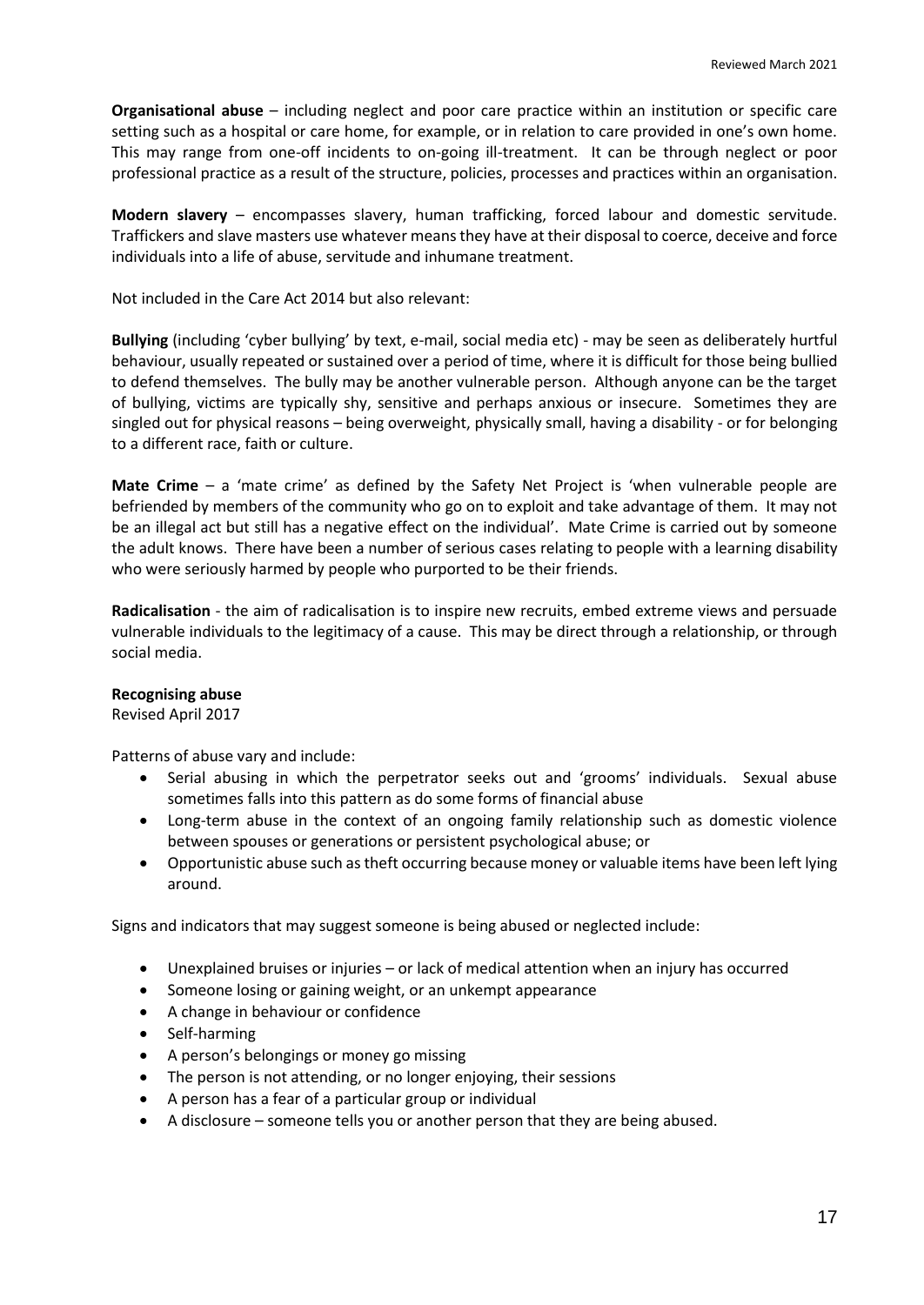### **If you are concerned Revised Feb 2020**

If there are concerns about abuse taking place in the person's home, talking to their carers might put them at greater risk. If you cannot talk to the carers, consult your organisation's designated Welfare Officer or the person in charge. It is this person's responsibility to make the decision to contact Adult Social Care Services. It is NOT their responsibility to decide if abuse is taking place, BUT it is their responsibility to act on your concerns.

Social care professionals involved in taking decisions about adults at risk must take all of the circumstances into account and act in the individual's best interests. You are not expected to be able to take such decisions.

The following six principles inform the way in which professionals and other staff in care and support services and other public services in England and Wales work with adults:

- **Empowerment** People being supported and encouraged to make their own decisions and informed consent
- **Prevention** It is better to take action before harm occurs
- **Proportionality** The least intrusive response appropriate to the risk presented
- **Protection** Support and representation for those in greatest need
- **•** Partnership Local solutions through services working with their communities. Communities have a part to play in preventing, detecting and reporting neglect and abuse
- **Accountability** Accountability and transparency in delivering safeguarding.

Local authorities in England act in accordance with the principles set out in the guide 'Making Safeguarding Personal' 2014. Adult safeguarding should be person led and outcome focussed. The person should be engaged in a conversation about how best to respond to their safeguarding situation in a way that enhances involvement, choice and control, as well as improving quality of life, well-being and safety.

Some instances of abuse will constitute a criminal offence, for example assault, sexual assault and rape, fraud or other forms of financial exploitation and certain forms of discrimination. This type of abuse should be reported to the Police.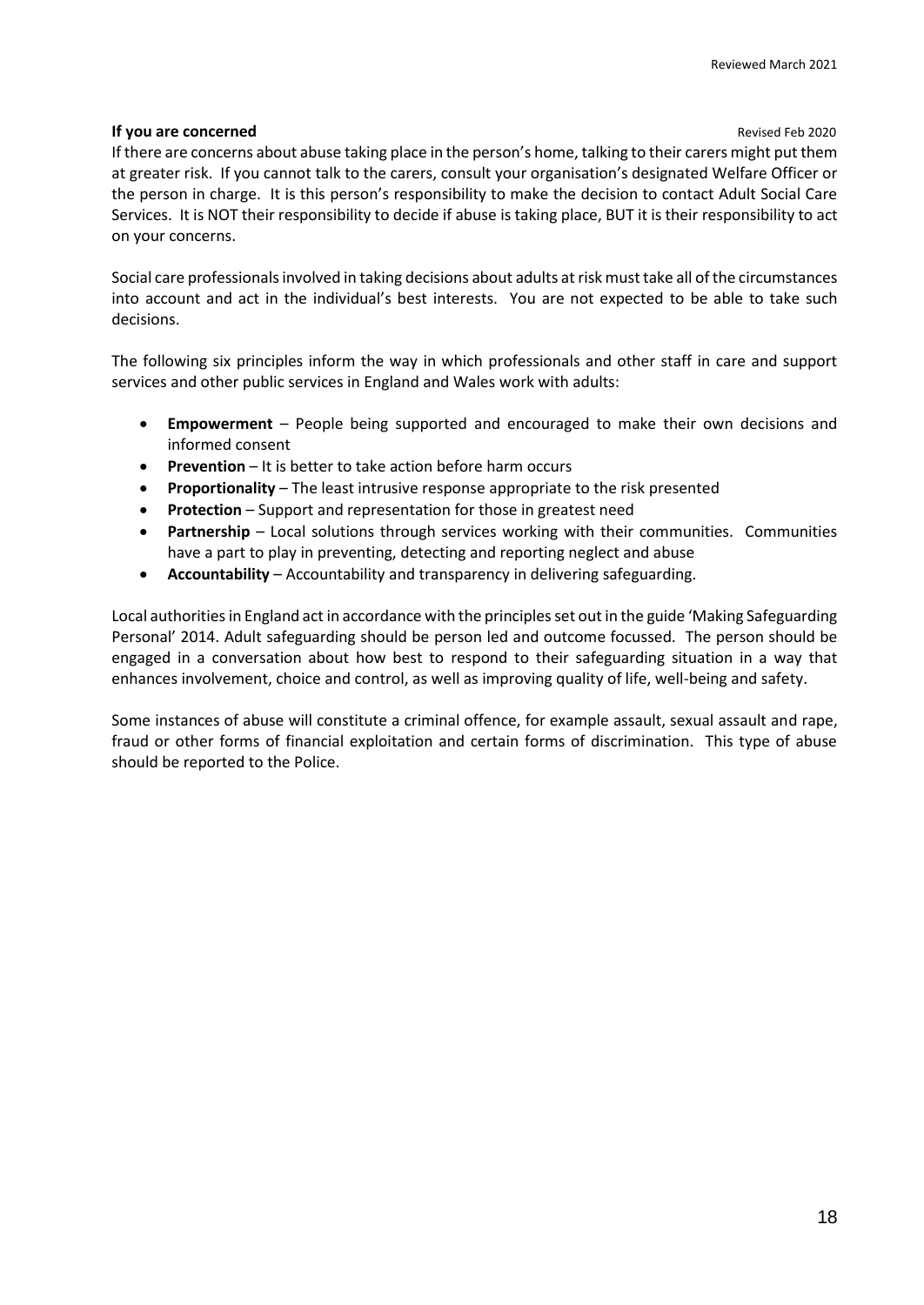# **RYA Instructor Code of Conduct RYA Instructor Code of Conduct**

# **RYA Instructor Code of Conduct for RYA Instructors, Coach Assessors, Trainers and Examiners**

This document outlines the code of conduct under which all holders of RYA instructor qualifications and RYA training appointments (hereafter referred to as instructors) are required to comply. The code of conduct is intended to make clear to all participants, instructors and RYA appointment holders the high standards to which all are expected to conform. Instructors must:

- If working with people under the age of 18, read and understand the Child Protection Policy as detailed on the RYA website a[t www.rya.org.uk](http://www.rya.org.uk/)
- Respect the rights, dignity and worth of every person and treat everyone equally within the context of their sport.
- Place the wellbeing and safety of the student above the development of performance or delivery of training.
- They should follow all guidelines laid down by the RYA with regards specific training or coaching programmes.
- Hold appropriate insurance cover either individually or through the training centre in which they are working.
- Not develop inappropriate working relationships with students (especially children). Relationships must be based on mutual trust and respect and not exert undue influence to obtain personal benefit or reward.
- Encourage and guide students to accept responsibility for their own behaviour and performance.
- Hold relevant up to date governing body qualifications as approved by the RYA.
- Ensure that the activities they direct or advocate are appropriate for the age, maturity, experience and ability of the individual.
- At the outset, clarify with students (and where appropriate their parents) exactly what is expected of them and what they are entitled to expect.
- Always promote the positive aspects of the sport (eg courtesy to other water users).
- Consistently display high standards of behaviour and appearance.
- Not do or neglect to do anything which may bring the RYA into disrepute.
- Act with integrity in all customer and business to business dealings pertaining to RYA training.
- Not teach or purport to provide RYA courses or RYA certification outside of the framework of an RYA recognised training centre
- Notify the RYA immediately of any court imposed sanction that precludes the instructor from contact with specific user groups (for example children and vulnerable adults).
- Not carry out RYA training, examining or coaching activities whilst under the influence of alcohol or drugs.

Failure to adhere to the RYA Instructor Code of Conduct may result in the suspension or withdrawal of RYA qualifications or appointments.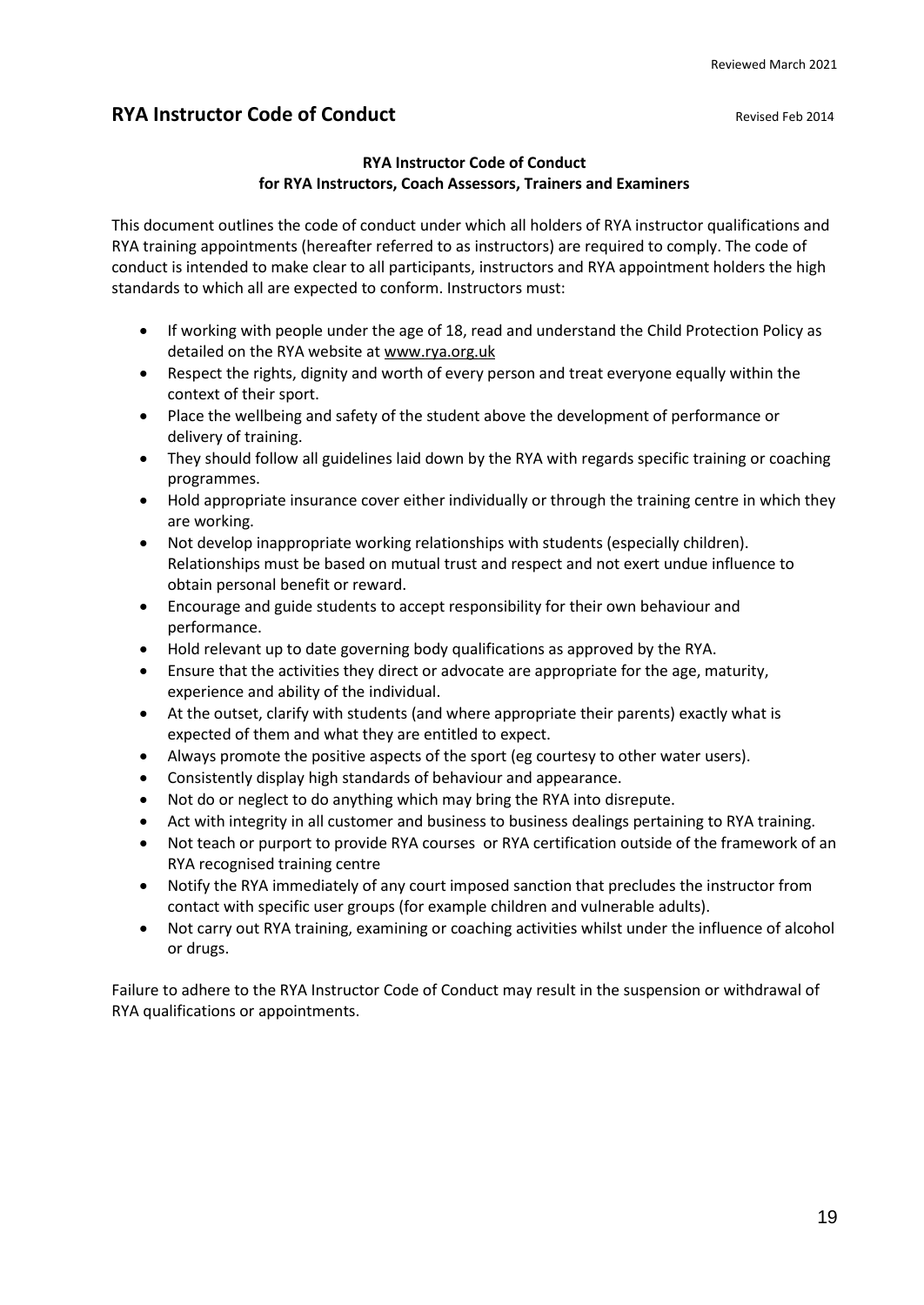# **RYA Coach Code of Ethics and Conduct RYA Coach Coach Code of Ethics and Conduct**

# **Sports Coaching helps the development of individuals through improving their performance.**

# **This is achieved by:**

- 1. Identifying and meeting the needs of individuals.
- 2. Improving performance through a progressive programme of safe, guided practice, measured performance and/or competition.
- 3. Creating an environment in which individuals are motivated to maintain participation and improve performance.

# **Coaches should comply with the principles of good ethical practice listed below.**

- 1. All RYA Coaches working with sailors under the age of 18 must have read and understood the RYA Child Protection Policy as detailed on the RYA website at [www.rya.org.uk/go/safeguarding](http://www.rya.org.uk/go/safeguarding). If you are unable to access the website please contact [coachingdevelopment@rya.org.uk](mailto:coachingdevelopment@rya.org.uk)
- 2. Coaches must respect the rights, dignity and worth of every person and treat everyone equally within the context of their sport.
- 3. Coaches must place the well-being and safety of the sailor above the development of performance. They should follow all guidelines laid down by the RYA, follow Operating Procedures and hold appropriate insurance cover.
- 4. Coaches must develop an appropriate working relationship with sailors based on mutual trust and respect. Coaches must not exert undue influence to obtain personal benefit or reward. In particular they must not abuse their position of trust to establish or pursue a sexual relationship with a sailor aged under 18, or an inappropriate relationship with any sailor.
- 5. Coaches must encourage and guide sailors to accept responsibility for their own behaviour and performance.
- 6. Coaches must hold up to date and nationally recognised governing body coaching qualifications.
- 7. Coaches must ensure that the activities they direct or advocate are appropriate for the age, maturity, experience and ability of the individual.
- 8. Coaches must, at the outset, clarify with sailors (and where appropriate their parents) exactly what is expected of them and what sailors are entitled to expect from their coach. A contract may sometimes be appropriate.
- 9. Coaches must co-operate fully with other specialists (eg. other coaches, officials, sports scientists, doctors, physiotherapists) in the best interests of the sailor.
- 10. Coaches must always promote the positive aspects of their sport (eg. fair play) and never condone rule violations or the use of prohibited substances.
- 11. Coaches must consistently display high standards of behaviour and appearance.
- 12. Coaches must notify the RYA immediately of any court imposed sanction that precludes the coach from contact with a specific user group (eg. children and vulnerable adults).
- 13. Coaches must not carry out coaching activities whilst under the influence of alcohol or drugs, or when they have received medical advice not to continue activities that are connected with their coaching (eg. driving).
- 14. Coaches must not behave in a way which brings the sport into disrepute.

Failure to adhere to the RYA Coach Code of Conduct may result in the suspension or withdrawal of RYA qualifications or appointments and will be dealt with in line with the RYA Coaches' Performance Guidelines. To access these Guidelines please contac[t coachingdevelopment@rya.org.uk](mailto:coachingdevelopment@rya.org.uk)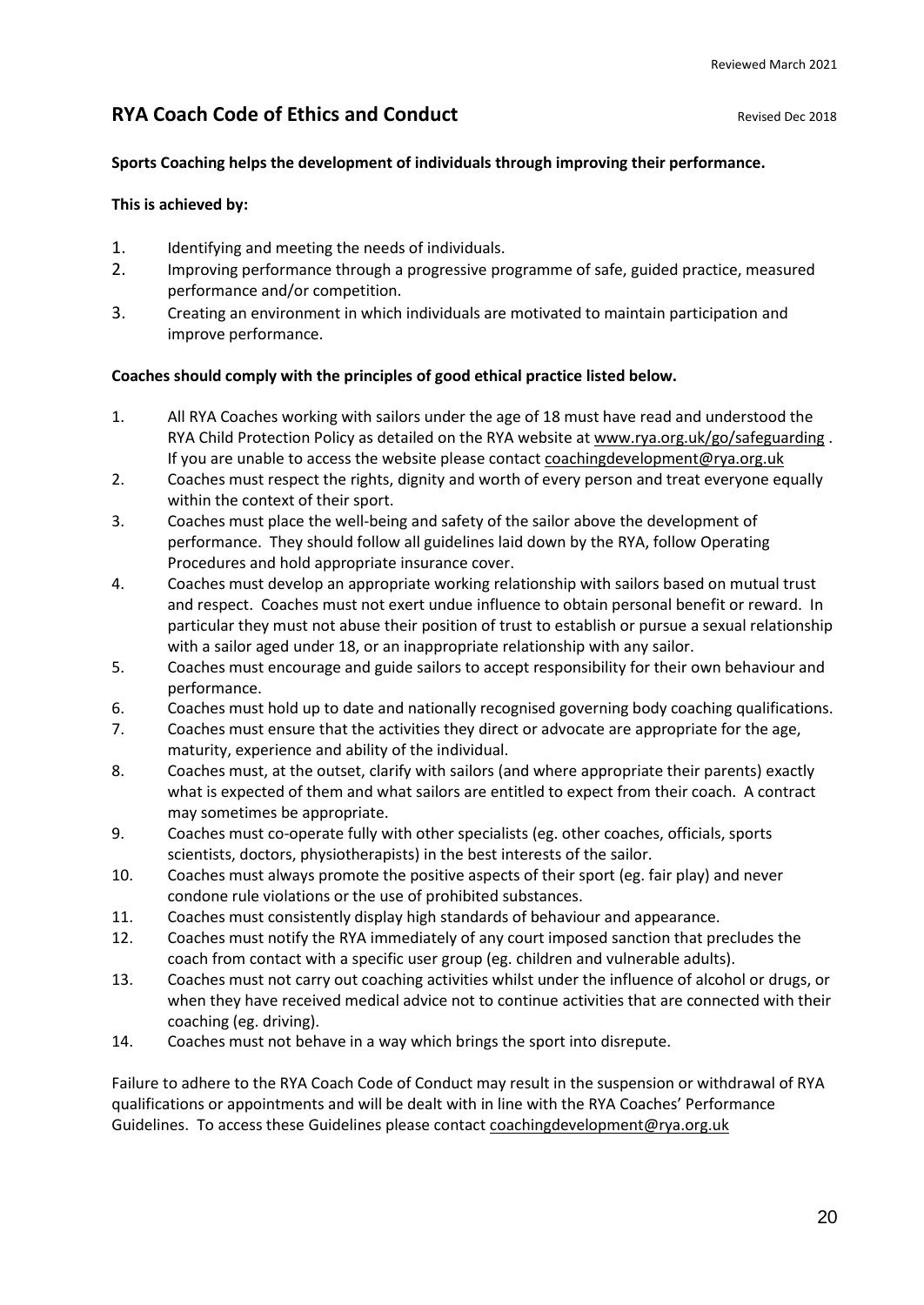# **Guernsey Sailing Trust Code of Conduct Reviewed Mar 2021**

Abusive language, swearing, intimidation, aggressive behaviour or lack of respect for others and their property will not be tolerated and may lead to disciplinary action.

# **Participants**

- Listen to and accept what you are asked to do to improve your performance and keep you safe
- Respect other participants, coaches, instructors, officials and volunteers
- Abide by the rules and play fairly
- Do your best at all times
- Never bully others either in person, by phone, by text or online
- Take care of all property belonging to other participants, the club/organisation or its members

### **Carers**

- Accept that adult participants have a right to take risks and to take decisions about their welfare, unless they lack the capacity to do so as defined by the Mental Health Act 2005
- Support the participant's involvement and help them enjoy their sport
- Help the participant to recognise good performance, not just results
- Never force the participant to take part in sport
- Never punish or belittle the participant for losing or making mistakes
- Encourage and guide the participant to accept responsibility for their own conduct and performance
- Respect and support the instructor/coach
- Accept officials' judgements and recognise good performance by all participants
- Use established procedures where there is a genuine concern or dispute
- Inform the club or event organisers of relevant medical information
- Ensure that the participant wears suitable clothing and has appropriate food and drink
- Provide contact details and be available when required
- Take responsibility for the participant's safety and conduct in and around the centre

### **Coaches, Instructors, Officials and Volunteers**

- Consider the welfare and safety of participants before the development of performance
- Encourage participants to value their performance and not just results
- Promote fair play and never condone cheating
- Ensure that all activities are appropriate to the age, ability and experience of those taking part
- Build relationships based on mutual trust and respect
- Work in an open environment
- Avoid unnecessary physical contact with young or vulnerable people
- Be an excellent role model and display consistently high standards of behaviour and appearance
- Do not drink alcohol or smoke when working directly with young people
- Communicate clearly with participants and carers
- Be aware of any relevant medical information
- Follow RYA and club/class guidelines and policies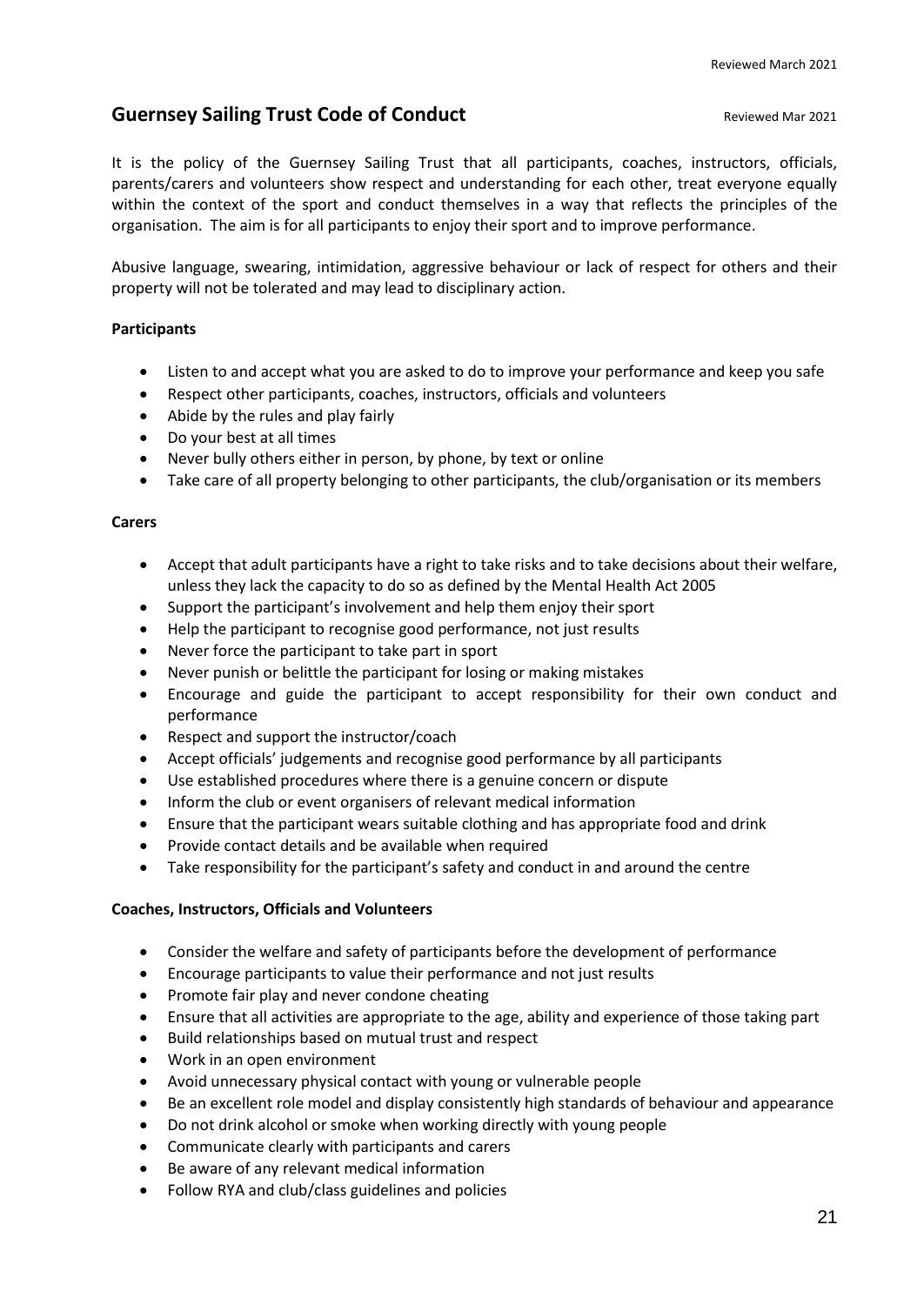- Holders of RYA Instructor and Coach qualifications must also comply with the RYA Code of Ethics and Conduct
- Holders of RYA Race Official appointments must also comply with the RYA Race Officials Code of Conduct.

If you are concerned that someone is not following the Code of Conduct, you should inform your organisation's Welfare Officer or the person in charge of the activity.